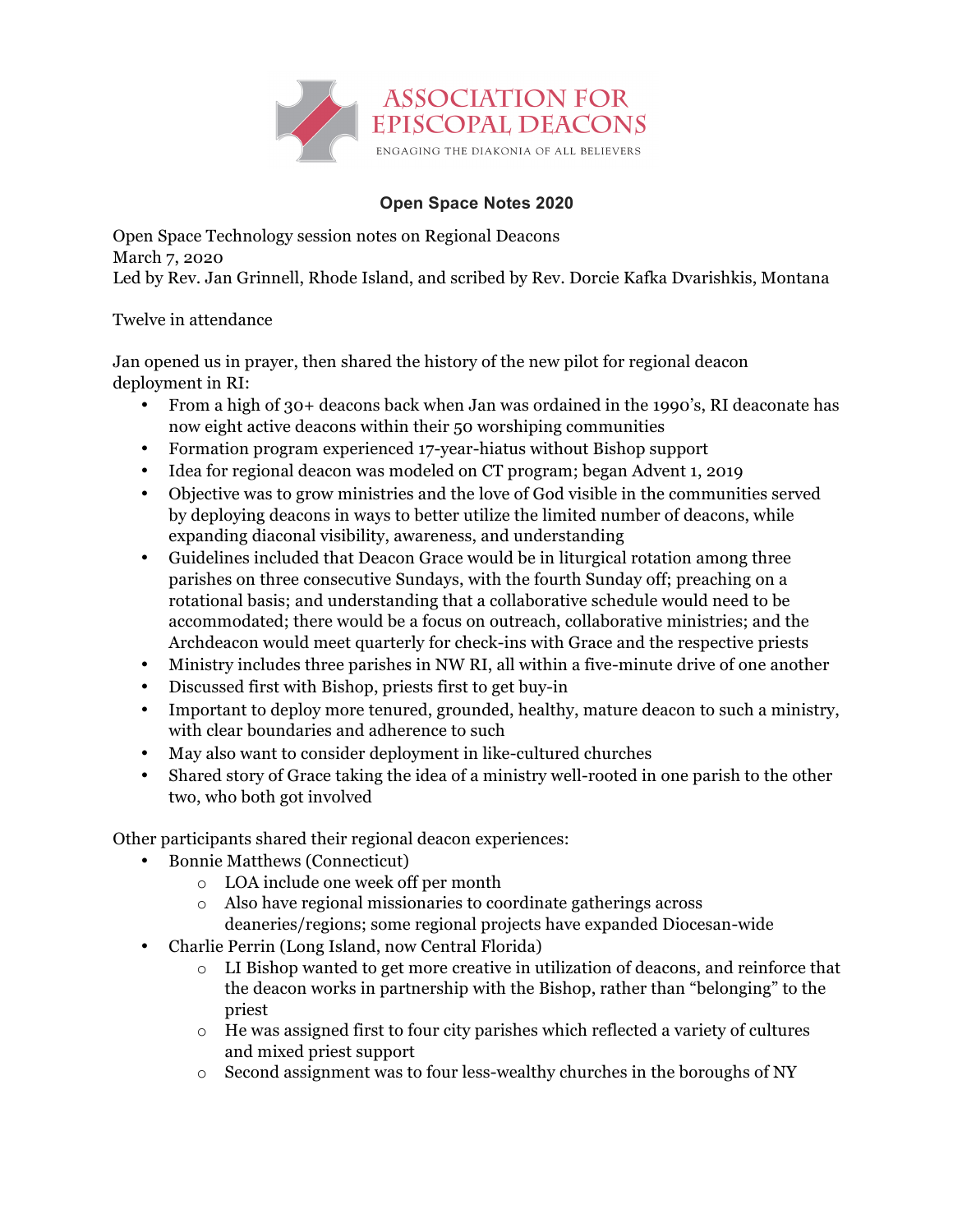- $\circ$  He concentrated on the people withing the congregation, and engaged them in what was needed in community
- o Was attending one church each week, then switched to two weeks per church to build continuity
- o Positives promoted awareness across parishes of deacon service, one another; each parish became part of energy across churches, and broadened knowledge of greater church; practice also eliminated the de facto curate status sometimes projected on deacons
- $\circ$  Concerns found it best for a deacon with some experience, and for those where one of the parishes wasn't their home parish
- Holly Hanback (Virginia)
	- o Have a deacon who worked in parish for day job, so was assigned regionally to facilitate/collaborate across region
- Janet Tidwell (Atlanta)
	- o Served between two parishes, with three weeks serving one location, one week in the other. Her travel was 20 minutes to each. With 118 congregations and 25 deacons, such a program would help to reach more parishes. She has found some priestly interest, but deacons need to be willing to try it in order to even explore it.
- Bradley Peterson (CDSP in California)
	- o Reported from N California experience of four team deacons that were assigned to four parishes, where they served their parish three Sundays, then rotated on the  $4^{\text{th}}$ ,  $5^{\text{th}}$  Sundays
	- o Lasted about two years; model broke down when one no longer wanted to participate
	- o Positives shared ministries like food pantry, ashes to go
	- o Looking at starting again in San Francisco with three deacons, five parishes, no actual church assignment

## Discussion questions

Kate Harrigan (Central Pennsylvania)

- In RI Grace's service, what would happen if rather than promoting one ministry for three parishes, she was asked to support a unique ministry in each parish? Too much band width to support?
	- $\circ$  Jan support ended up expanding community discovery of needs/volunteers
	- o Bonnie in their model, goal wasn't to promote sharing of a ministry, because it was successful as it, but rather to look to the community to learn about and nurture other ministries
- Was deployment for a Sunday or week-long?
	- o Jan it was left up to Grace, not mandated by Diocese
- Consider the icon of the deacon; having a deacon in more parishes could encourage a stronger culture for the diaconate, and deacon could also be call-scouting in more parishes
	- $\circ$  Charlie with 140 congregations and only 14 deacons, the experience raised the visibility of the diaconate, and by traveling with the Bishop, also promoted Bishop/deacon partnership

David Curtis (Virginia)